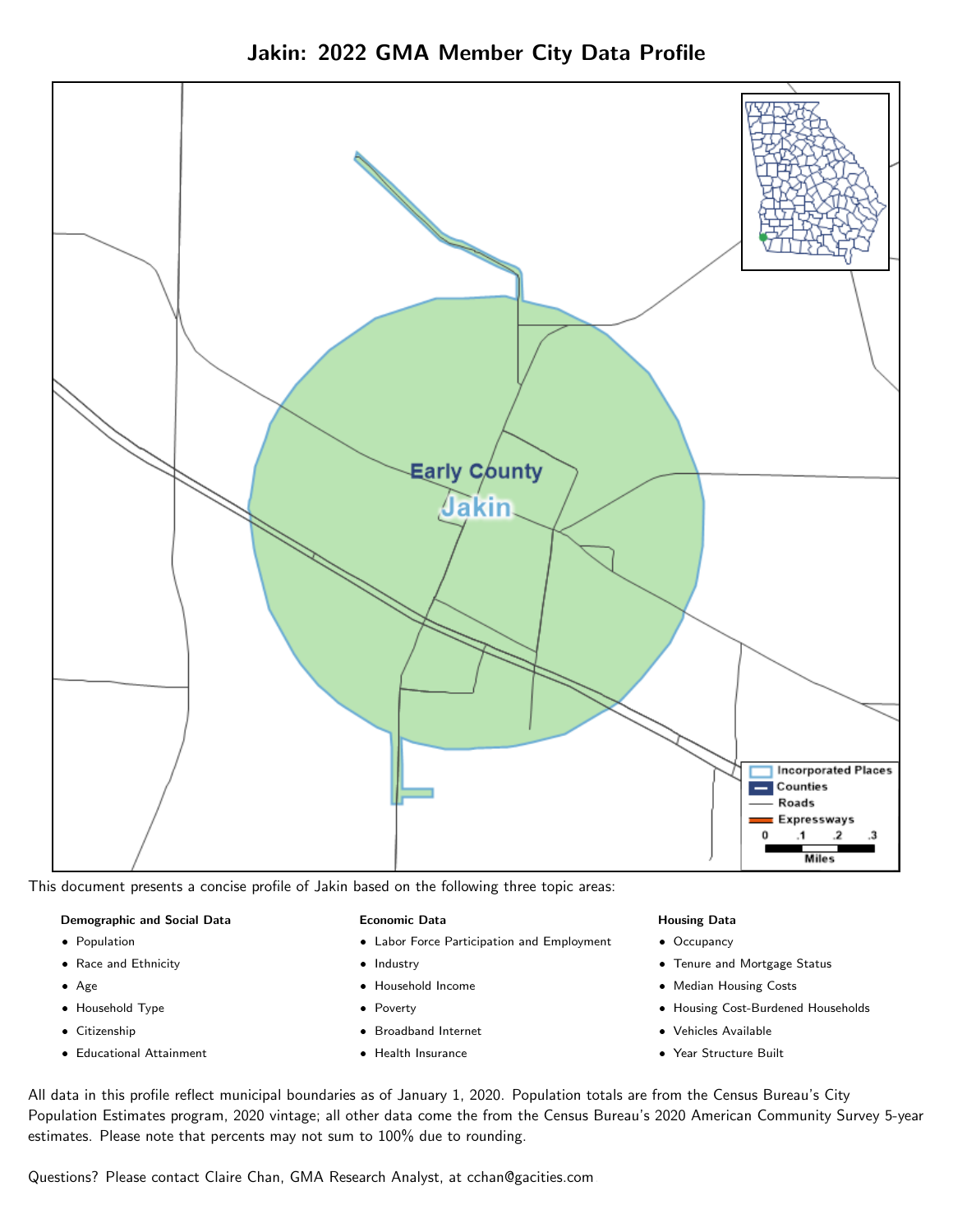# Jakin: Demographic and Social





**Citizenship** 



Source: American Community Survey, 2020 5-year estimates, table B05002 Source: American Community Survey, 2020 5-year estimates, table B15002

Race and Ethnicity



Source: U.S. Census Bureau, City Population Estimates, 2020 vintage Source: American Community Survey, 2020 5-year estimates, table B03002

### Household Type



Source: American Community Survey, 2020 5-year estimates, table B01001 Source: American Community Survey, 2020 5-year estimates, table B11001

#### Educational Attainment



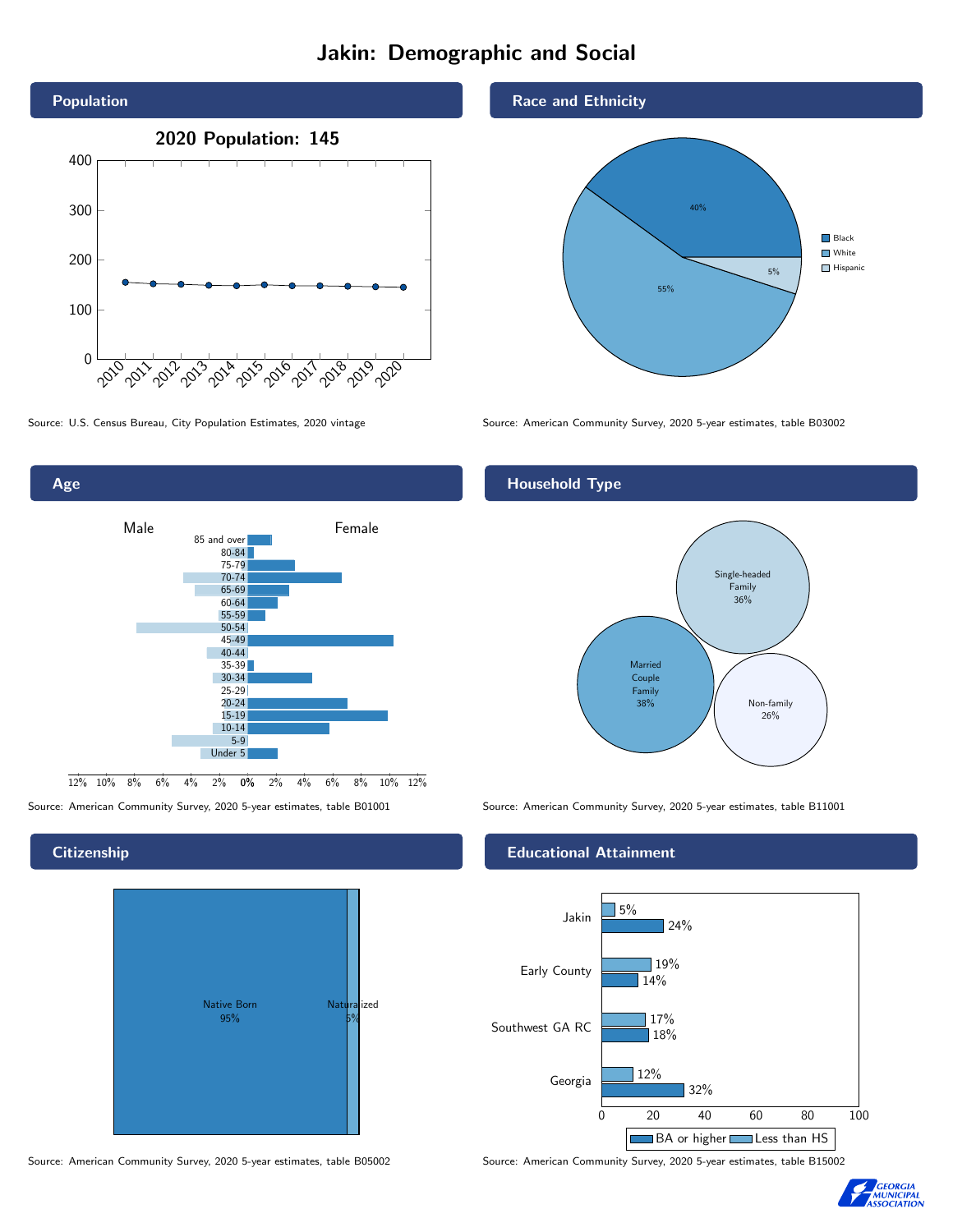# Jakin: Economic



Source: American Community Survey, 2020 5-year estimates, table B23001 Note: Unemployment rate is based upon the civilian labor force.



Source: American Community Survey, 2020 5-year estimates, tables B19013 and B19025 Source: American Community Survey, 2020 5-year estimates, table B17010

Broadband Internet No 40% Yes 60%

Industry

| Agriculture, forestry, fishing and hunting, and mining      | 6%    |
|-------------------------------------------------------------|-------|
| Construction                                                | 5%    |
| Manufacturing                                               | 7%    |
| <b>Wholesale Trade</b>                                      | 5%    |
| Retail Trade                                                | 13%   |
| Transportation and warehousing, and utilities               | 8%    |
| Information                                                 | $0\%$ |
| Finance and insurance, real estate, rental, leasing         | $1\%$ |
| Professional, scientific, mgt, administrative, waste mgt    | $2\%$ |
| Educational services, and health care and social assistance | 42%   |
| Arts, entertainment, recreation, accommodation, food        | $4\%$ |
| service                                                     |       |
| Other services, except public administration                | $7\%$ |
| Public administration                                       | $2\%$ |

Source: American Community Survey, 2020 5-year estimates, table C24030

Poverty



## **Health Insurance**



Source: American Community Survey, 2020 5-year estimates, table B28002 Source: American Community Survey, 2020 5-year estimates, table B18135